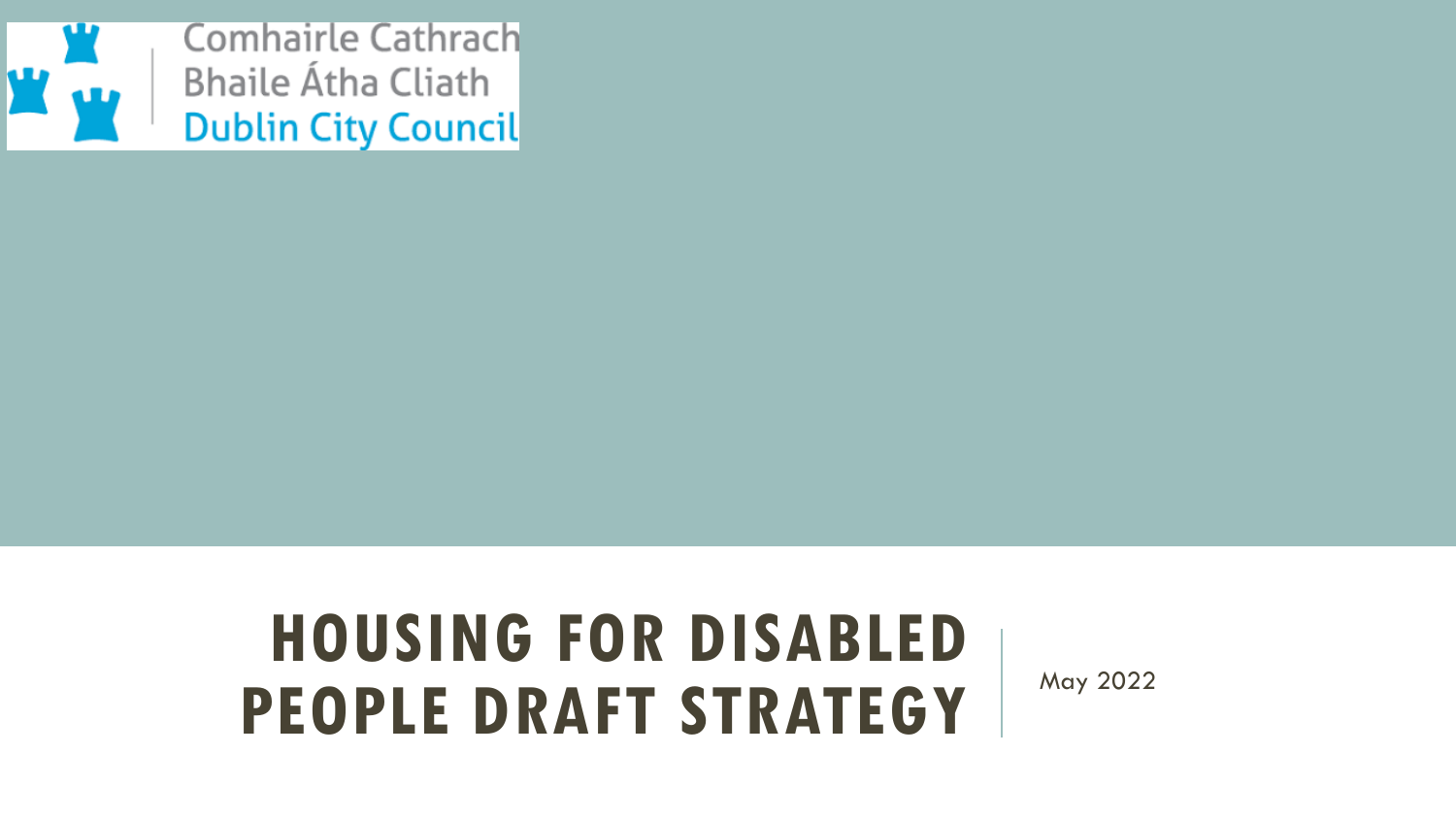# PRESENTATION TO COVER

- Housing Disability Steering Group Make-Up
- Context
- The Council's Achievements
- Local Aims & Targets

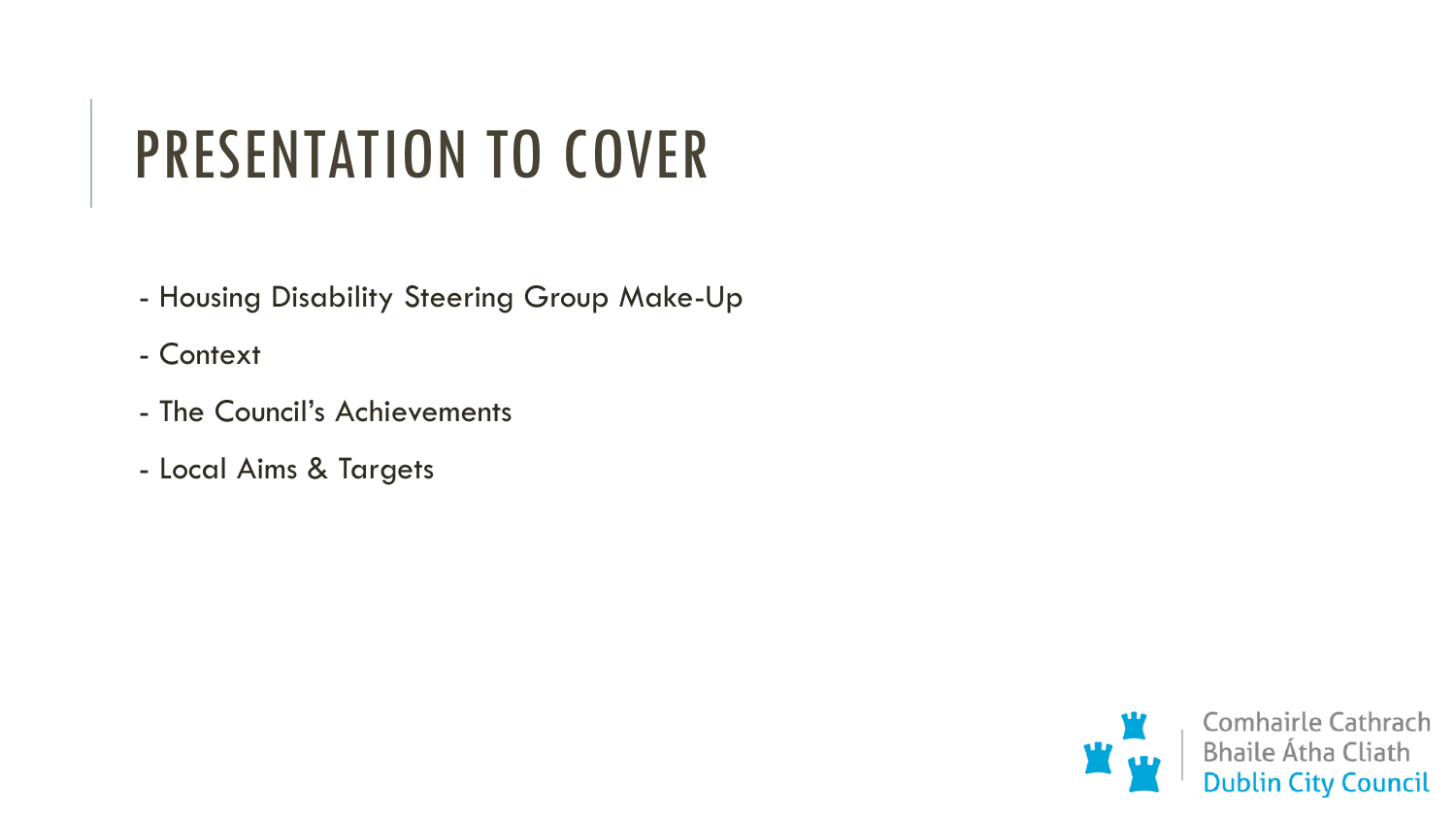## HOUSING DISABILITY STEERING GROUP

**Cheeverstown** 

HAIL

Health Service Executive (HSE)

Independent Living Movement Ireland (ILMI)

Irish Council for Social Housing (ICSH)

Irish Wheelchair Association

St. Margaret's Disability Services & Support Organisation

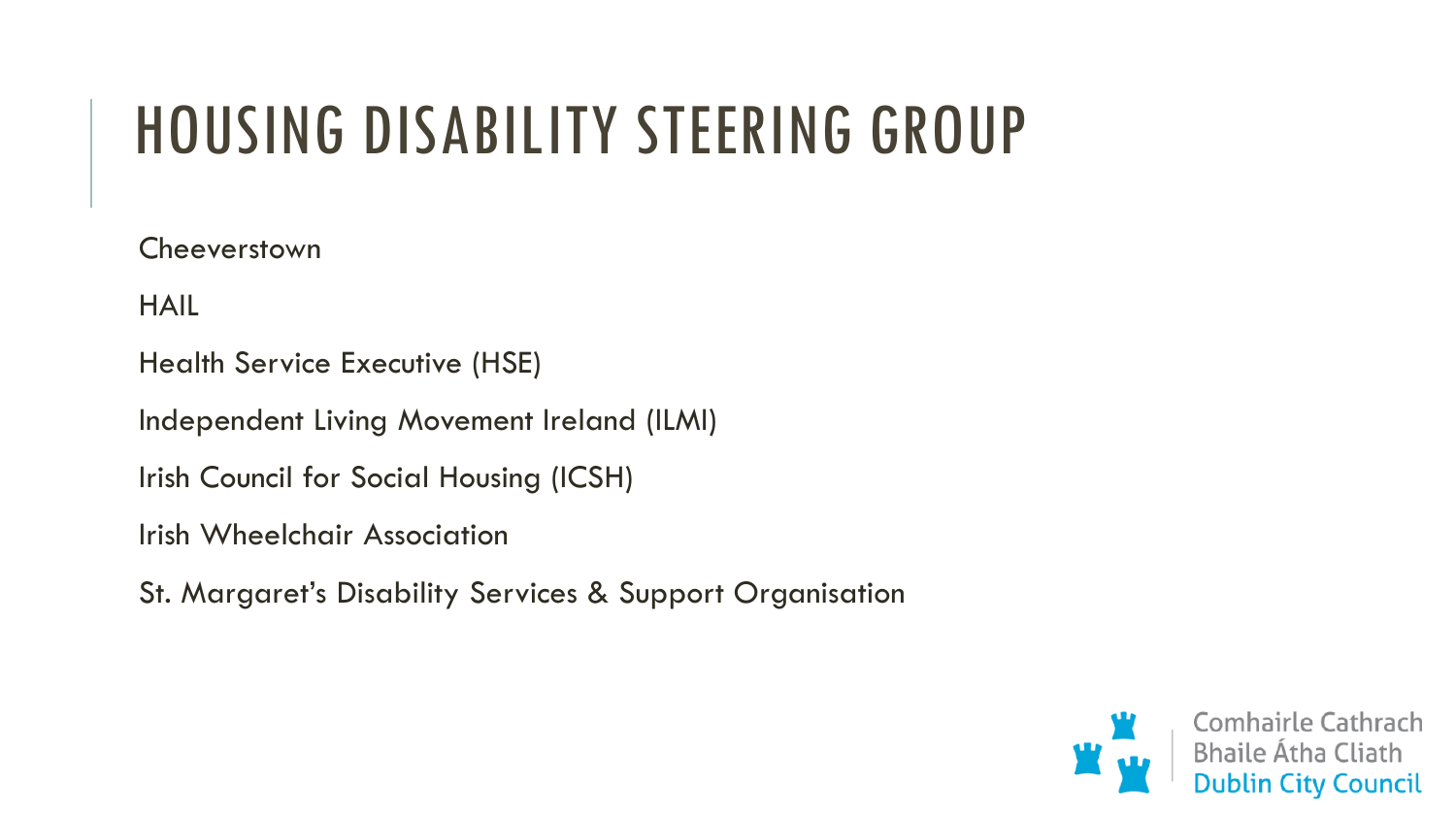# CONTEXT – ARTICLE 19 UNCRPD

#### **Article 19 – Living independently and being included in the community**

**States party to the present Convention recognise the equal right of all persons with disabilities to live in the community, with choices equal to others, and shall take effective and appropriate measures to facilitate full enjoyment by persons with disabilities of this right and their full inclusion and participation in the community, including by ensuring that:**

**- Persons with disabilities have the opportunity to choose their place of residence and where and with whom they live on an equal basis with others and are not obliged to live in a particular living arrangement; - Persons with disabilities have access to a range of in-home, residential and other community support services, including personal assistance necessary to support living and inclusion in the community, and to prevent isolation or segregation from the community;**

**- Community services and facilities for the general population are available on an equal basis to persons with disabilities and are responsive to their needs.**

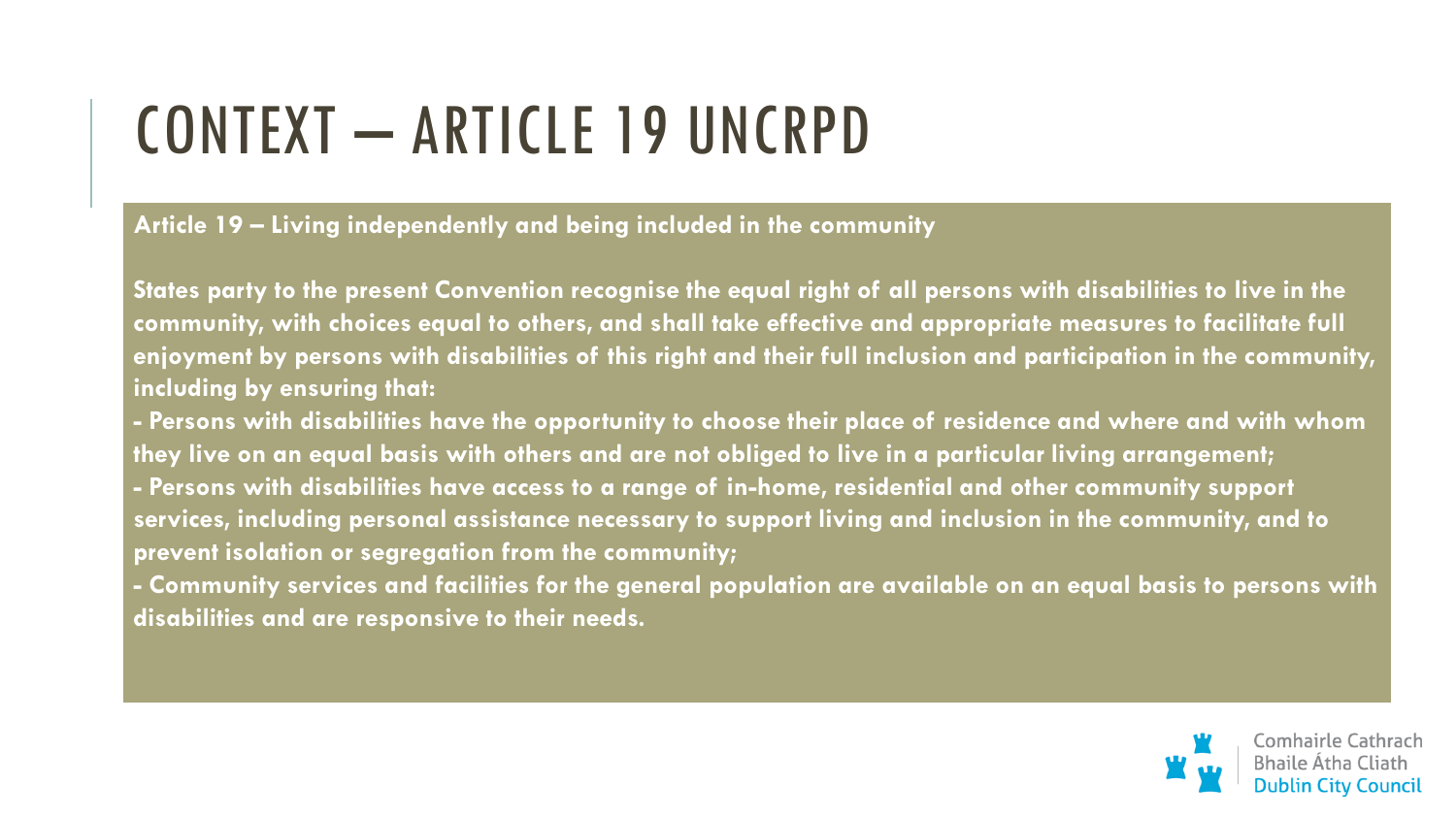## CONTEXT – THE LANGUAGE OF DISABILITY

'Person-First' / 'Identity-First'

'Medical Model'/'Social Model'

The social model of disability says that disability is caused by the way society is organised. That is, where a person has an impairment, it is not their impairment that renders them disabled – rather it is the way that society interacts with and responds to that impairment that makes the person disabled. They are disabled by a world that is not equipped to allow them to participate fully and equally to others due to barriers in society.

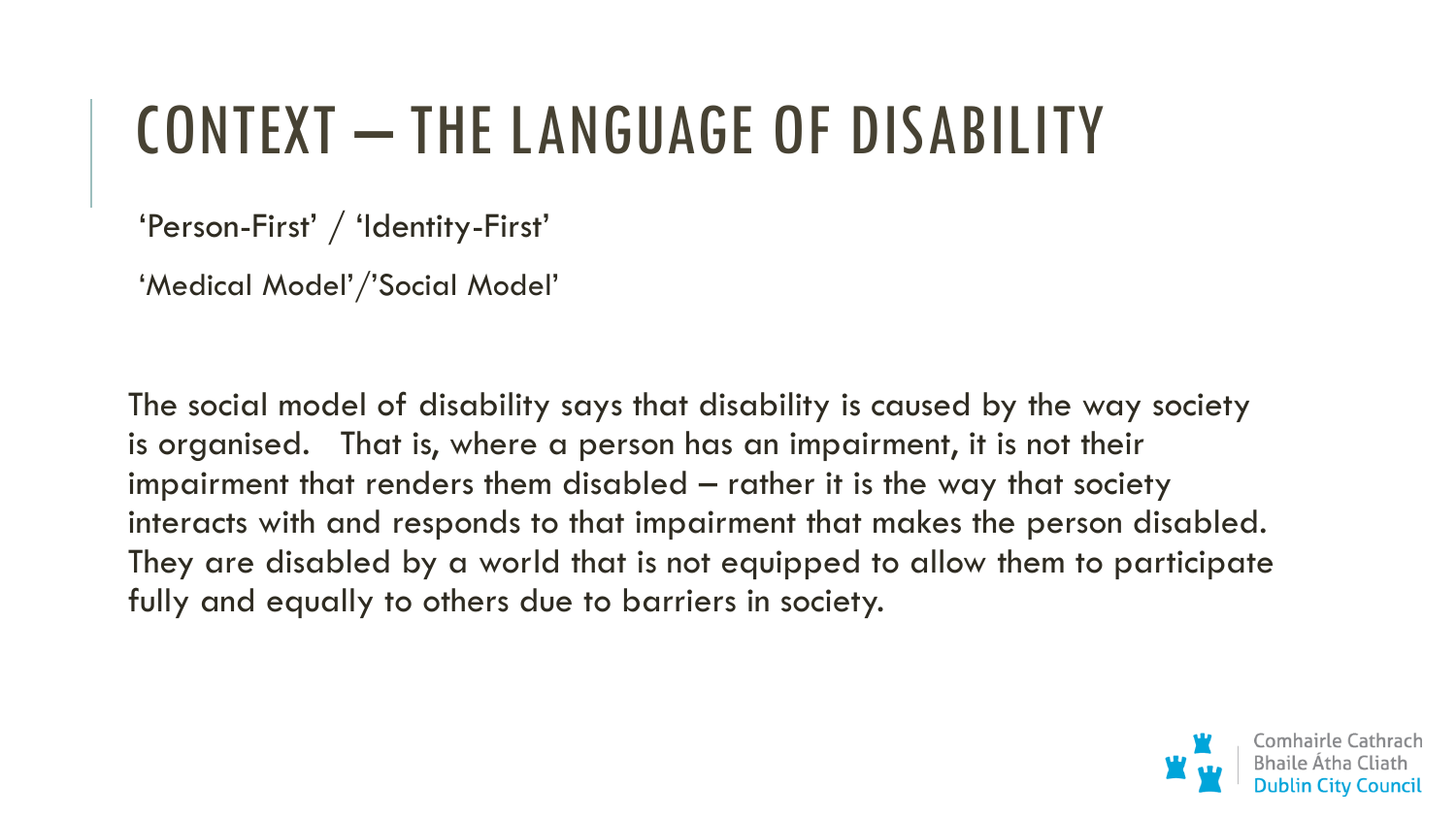## CONTEXT – NEED

Disabled people are only half as likely to be in employment as others of a similar working age. The unemployment rate for disabled people is 2.3 times the rate compared to non-disabled people.

The rate of disability increases with age. By 2026, it is expected that the population with a disability will increase by roughly 20 per cent.

5,000 people with a registered disability are awaiting social housing in Ireland.

27% of those residing in homeless congregated settings have a disability, double that compared with the general population. High prevalence of autistic traits (9.4%) compared with diagnosed in general population (1-1.5%)

2,000 still living in congregated settings

Groups representing disabled people say the real figure is far higher.

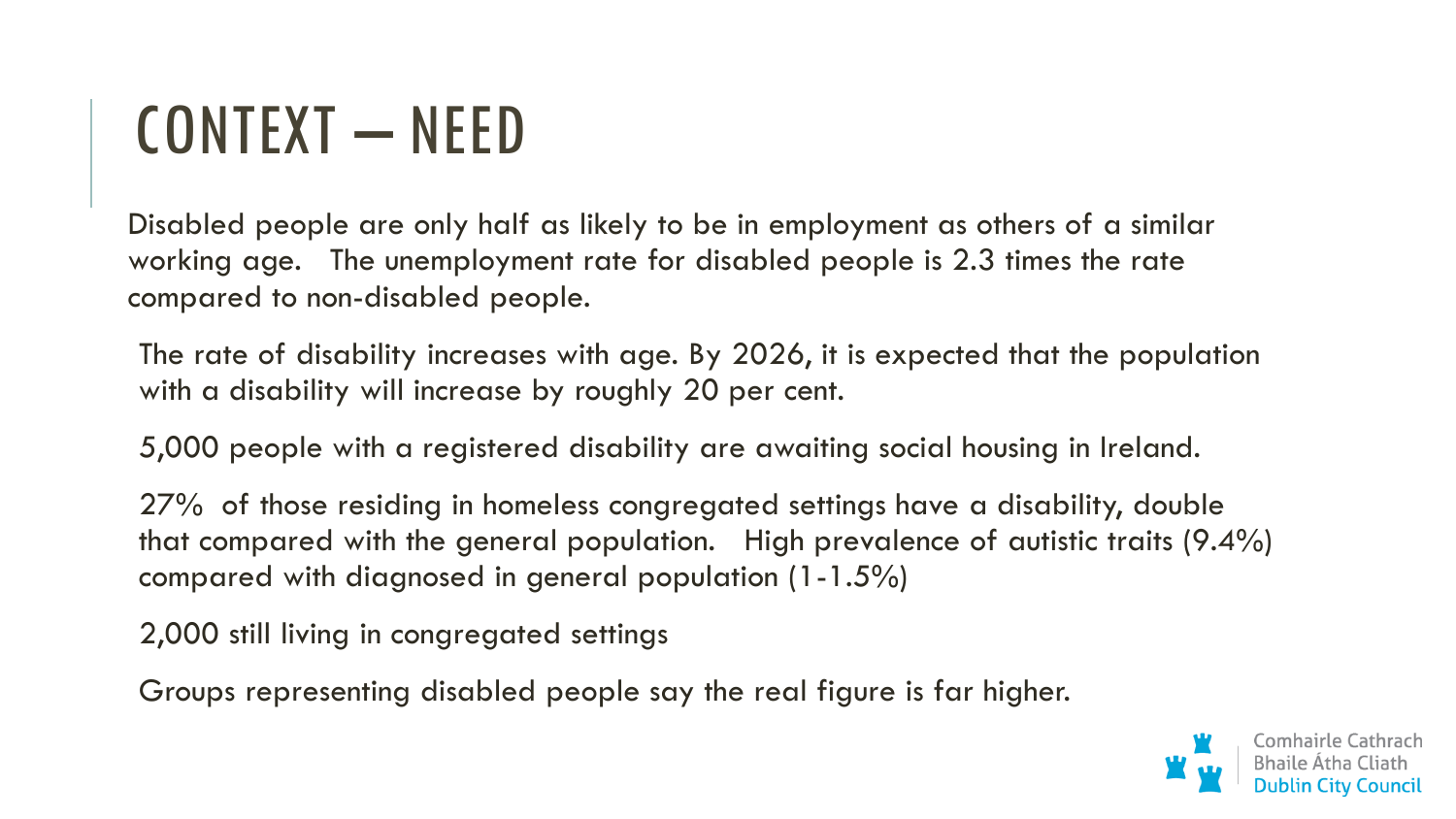## CONTEXT – DCC

#### **Dashboard to the Analysis of Households with a Disability Basis of Need for Social Housing 2016-2020**

The percentage of people in Dublin City Council's waiting list with Disability as a basis of need is 0.3%. This is the lowest percentage figure across all County/City Councils, and significantly lower than the highest 27%

#### *Housing Agency, 2021*



[https://public.tableau.com/app/profile/research.team3976/viz/Dashbo](https://public.tableau.com/app/profile/research.team3976/viz/DashboardSSHADisabilityNeed/DisabilityNeed) ardSSHADisabilityNeed/DisabilityNeed

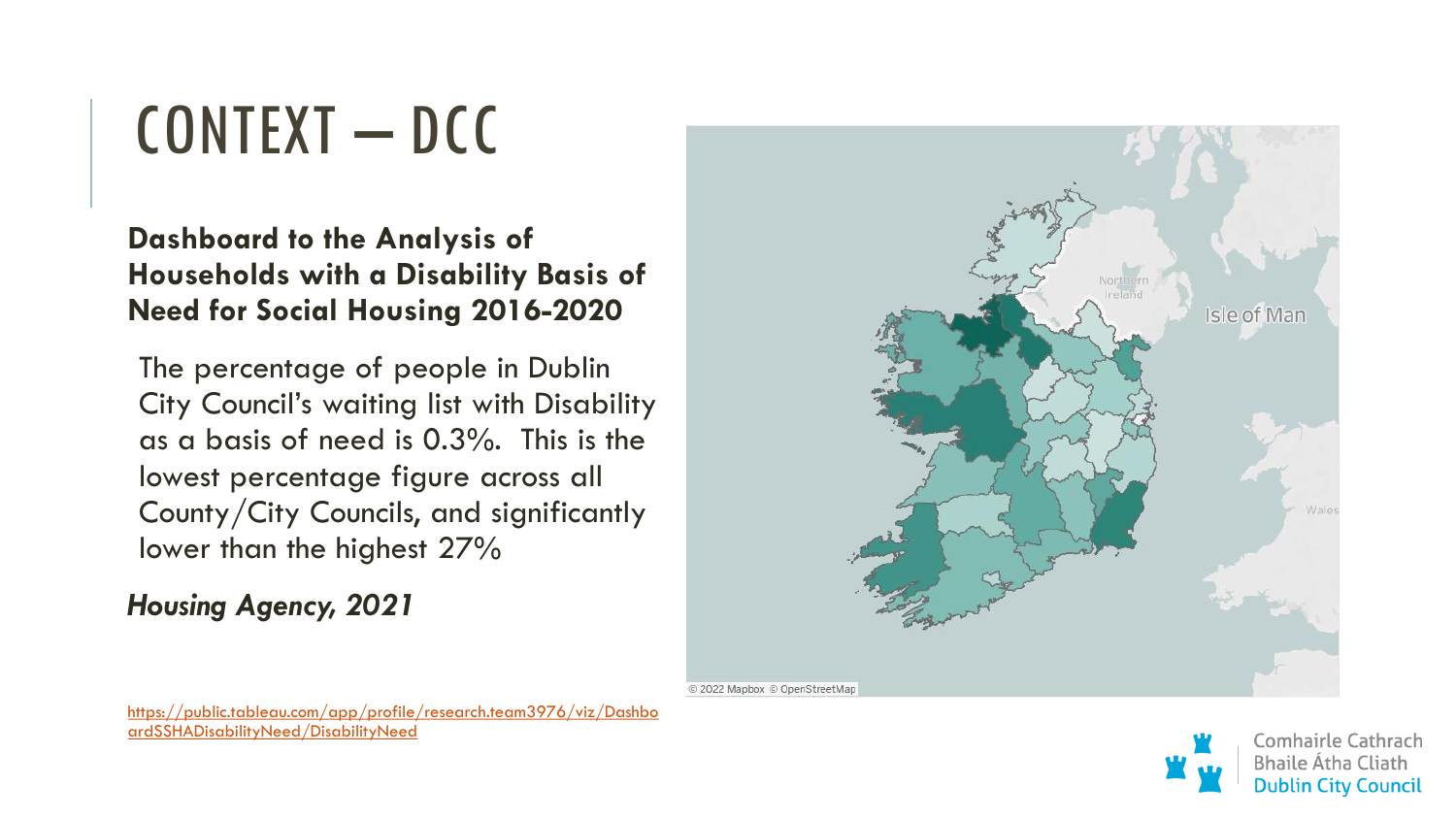## DUBLIN CITY COUNCIL

- Just under 14,000 on Housing Waiting List -Just over 16,000 on Housing Transfer List -**Medical Priority** - **Disability 1%**

-10% Intellectual -23% Mental Health -56% Physical -11% Sensory

To be eligible for Medical Priority: Your current accommodation is not suitable to meet the needs of the person with a disability or medical condition *and* a change in housing will improve or stabilise the circumstances of the person with a disability or medical condition. *and* This must be certified by a registered medical professional x2

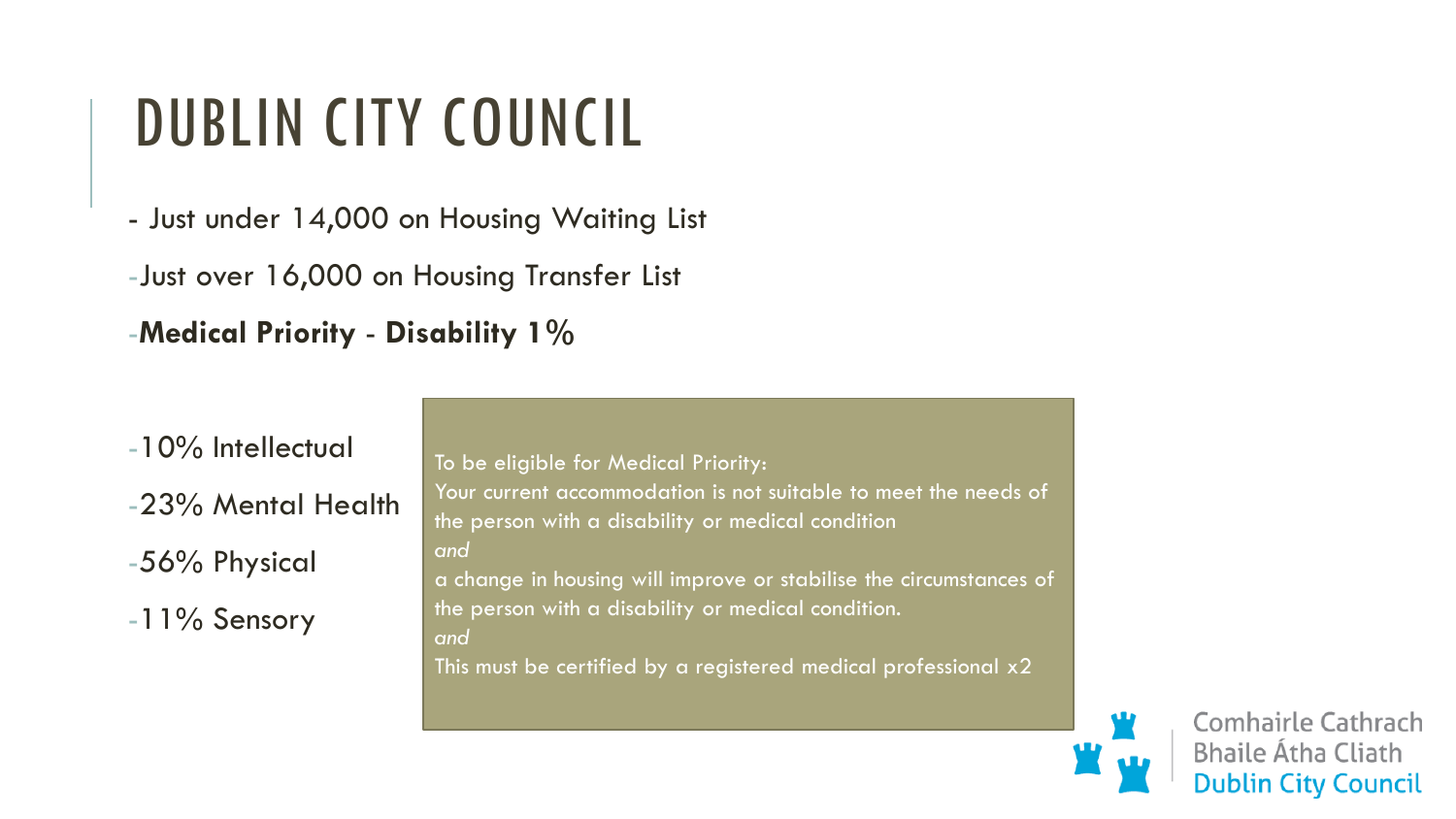## DUBLIN CITY COUNCIL

- Just under 14,000 on Housing Waiting List

-Just over 16,000 on Housing Transfer List

-**Medical Priority & those with Disability Noted 5%**

-14% Intellectual

-33% Mental Health

-43% Physical

-10% Sensory

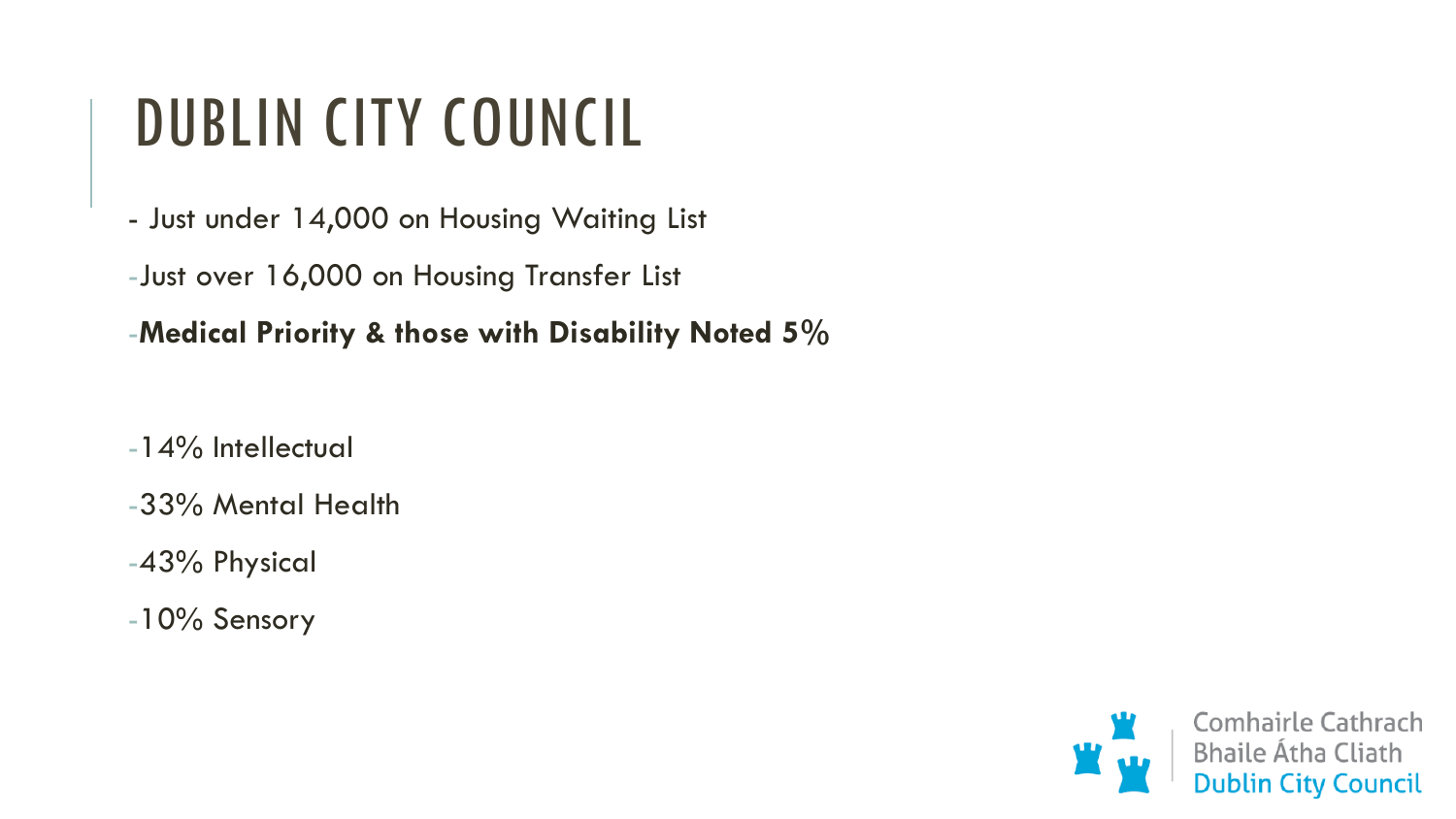## CONTEXT/ACHIEVEMENTS – DUBLIN CITY COUNCIL

#### **2017-2020 (Allocations)**

- 548 households with a disability housed (13% of those housed).
- 309 households transferred to a more suitable home (12% of transfer list).

#### **2018-2021 (Adaptations & Extensions)**

- -127 Ramps; 113 Stairlifts; 473 Showers; 830 Small Alterations; 47 Extensions
- -Just under €10million spent

### **2018-2021 (Housing Grants Schemes)**

- $-7,117$  grants approved. 3,190 were drawn-down amounting to  $\epsilon$ 24.8m.
- -Adaptation/Mobility Aids/Older Persons

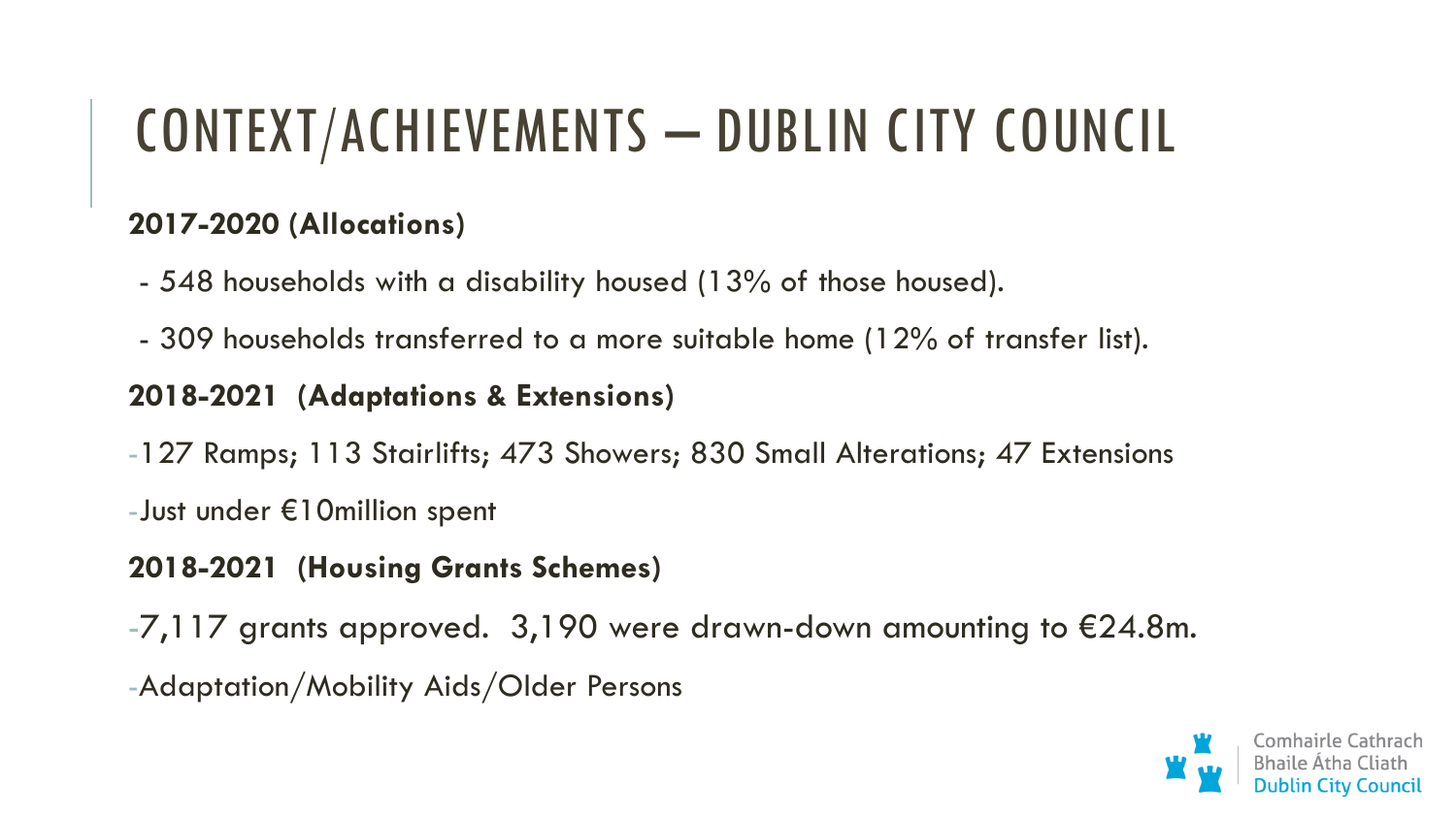## OBJECTIVES: **PROMOTE EQUALITY OF ACCESS TO HOUSING FOR DISABLED PEOPLE**

Priority is determined by two factors; the applicant's broad level of housing need and length of time on the list.

**Action 1: Award priority status on the housing list where a disabled person's current accommodation is not suitable to their needs and a change in housing will improve or stabilise their condition.**

**Action 2: Allocations to identify, on exceptional grounds, the most appropriate person(s) on the housing list where universally designed/adapted units come available, meeting their specific needs.**

**Action 3: Monitor on an annual basis number of units allocated to people who have registered as having disability as their primary basis of need and those with disability noted.**

**Target 1: Maintain a target of at least 10% of allocations to those with a stated disability.**

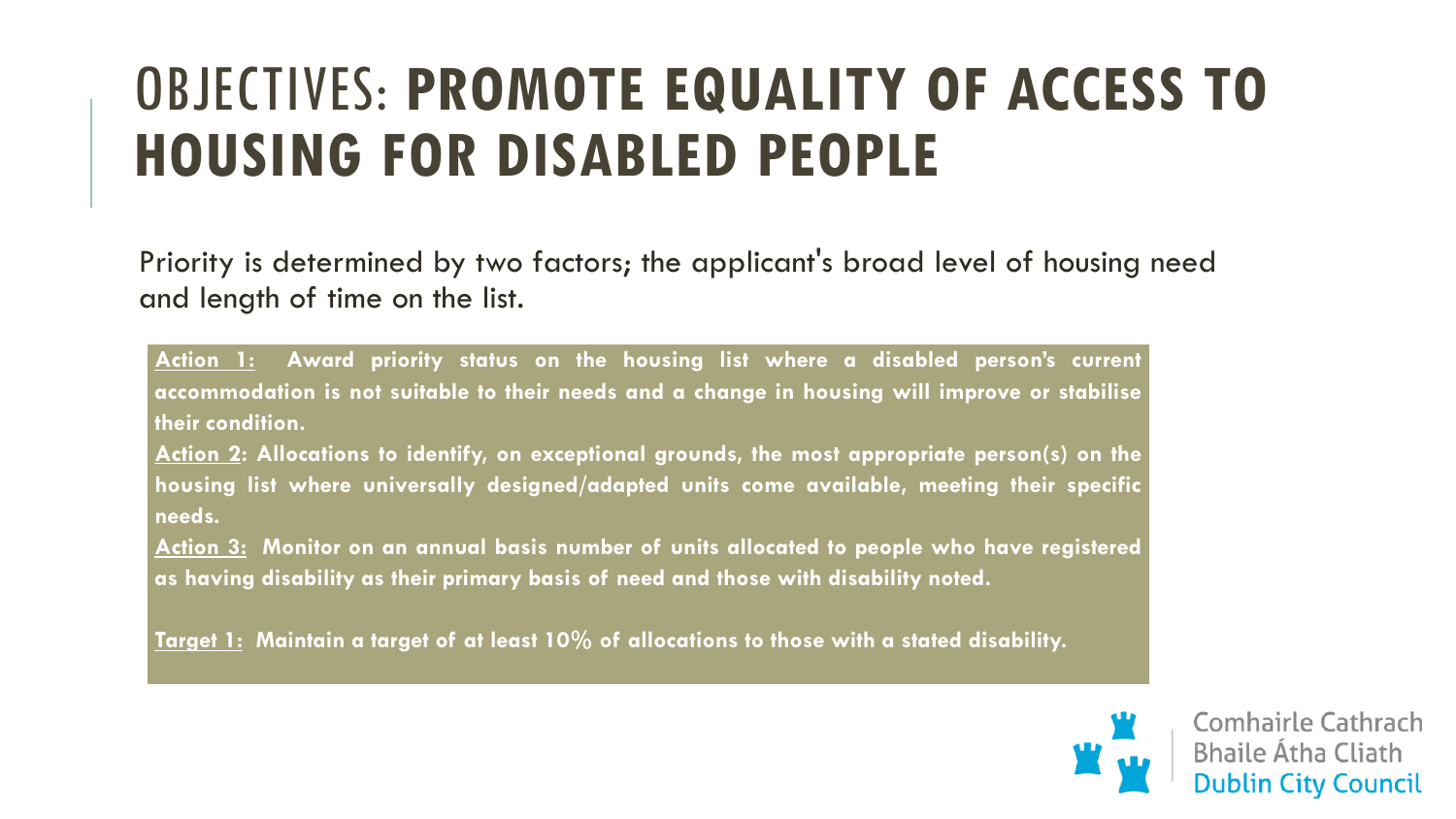## OBJECTIVES: **BETTER ASSESSMENT AND PLANNING FOR IDENTIFIED NEEDS**

The new revised Disability and/or Medical Information Form [HDM-Form 1](https://www.dublincity.ie/sites/default/files/2021-05/hmd-form-1.pdf)

IWA 'Think Ahead, Think Housing' Campaign

**Action 4: Annually collate and report on the number of people with disabilities on the waiting list with their stated disability specified.**

**Action 5: Review and assess the number of people on the immediate waiting list that require ground floor, adapted or wheelchair livable accommodation.**

**Action 6: Utilise this information to inform the planning and design phase of projects in considering the housing needs of disabled people on the housing list for the particular area.**

**Action 7: Further develop estimates of the likely emerging housing need amongst disabled people over the lifetime of the plan.**

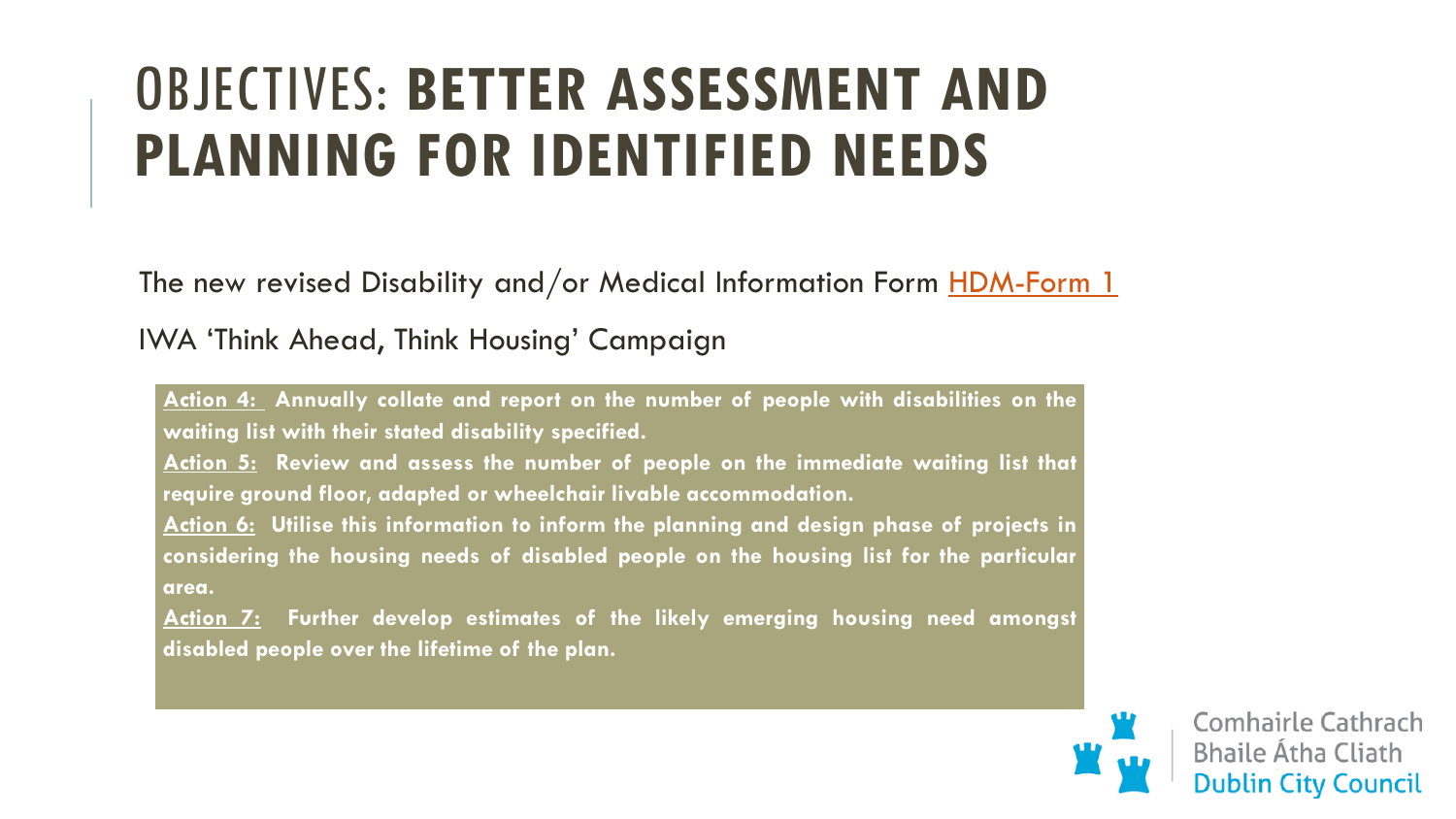### OBJECTIVES: **PROMOTING APPROPRIATE DESIGN OPTIONS**

#### **Universal Design (UD) or Lifetime Adaptable Homes**

Living in a UD Home helps to avoid the need to move when the home is no longer suitable for a person's needs and/or eliminates the need for costly building works as needs change over time. A UD Home environment enables the widest possible number of people to participate at home, in society, and to live independently.

**Action 8: Continue to further explore ideas around suitable design to provide universal design/wheelchair livable accommodation and lifetime adaptable accommodation designs.**

**Action 9: Nominate a Disability Friendly Housing Technical Advisor to advise on appropriate design**

Action 10: Advocate for the inclusion within the development plan that, where possible, the layout of the larger units in new apartments are designed in accordance with the guidance set out in Universal Design Guidelines for Homes in Ireland **2015.**

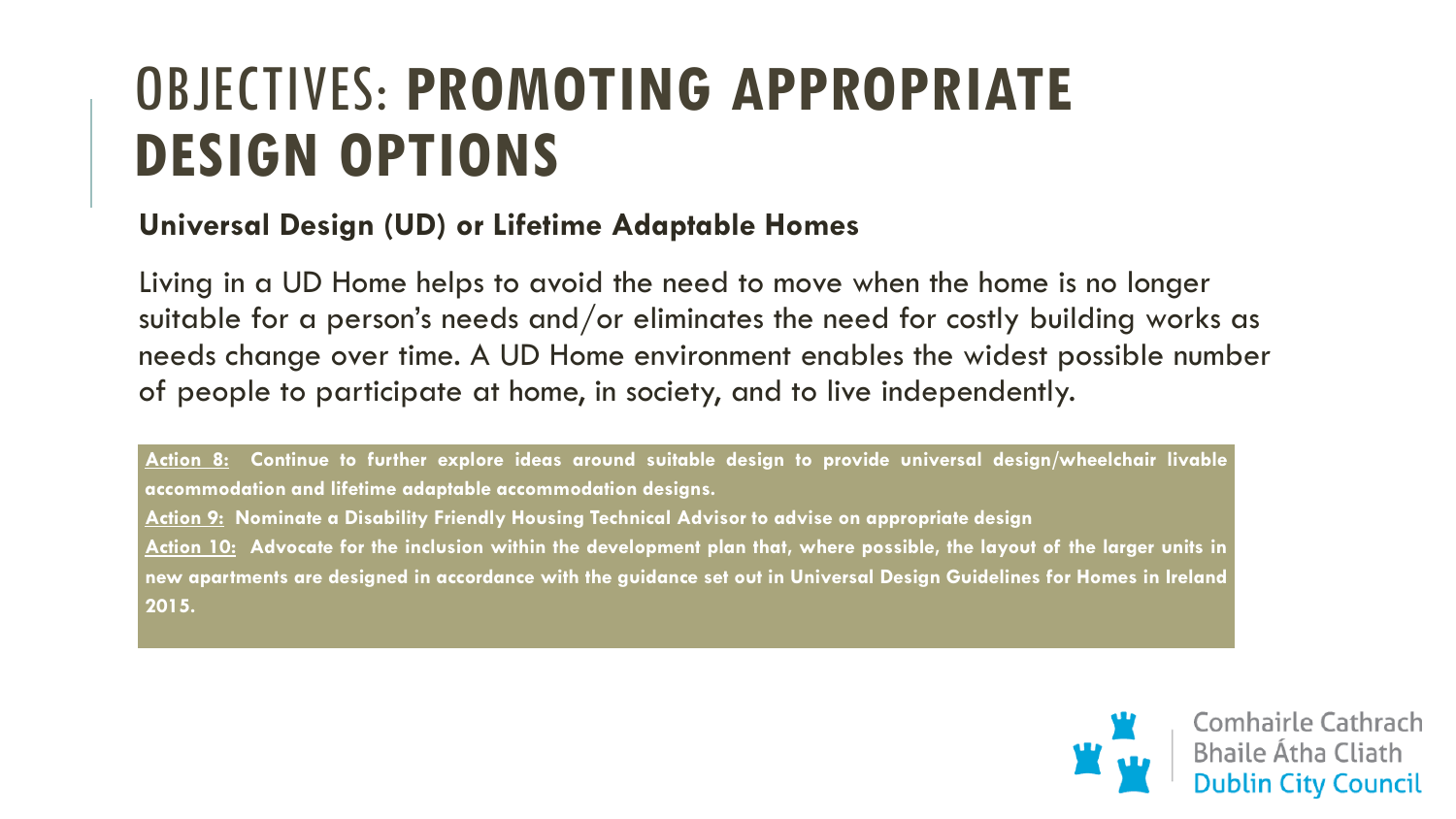# OBJECTIVES: **DESIGN OPTIONS CONT'D**

The Sustainable Urban Housing: Design Standards for New Apartments (2020)

Section 3.8(a) in the interest of safeguarding higher standards, scheme of 10 or more apartments, over 50% of apartments must be 10% larger.

| <b>Unit Type</b> | <b>Bedspace</b> | <b>Floor Area</b><br>(min) sq. m | $>51\%$<br>10% larger*<br>sq.m |
|------------------|-----------------|----------------------------------|--------------------------------|
| <b>Studio</b>    | 1 bed           | 37                               |                                |
| 1 bed            | 1B 2P           | 45                               | 49.5                           |
| 2 bed            | 2B 4P           | 73                               | 80.3                           |
| 3 bed            | 3B 5P           | 90                               | 99                             |

**Target 2: Have regard to the National Housing Strategy for Disabled People's stated target of a minimum of 50% of apartments in newly approved developments of 10 or more dwellings, which are required to be above the minimum size, are suitable for older people/mobility impaired people, using universal design principles, where it is possible to do so within parameter specified under the regulations set within the Sustainable Urban Housing: Design Standards for New Apartments.**

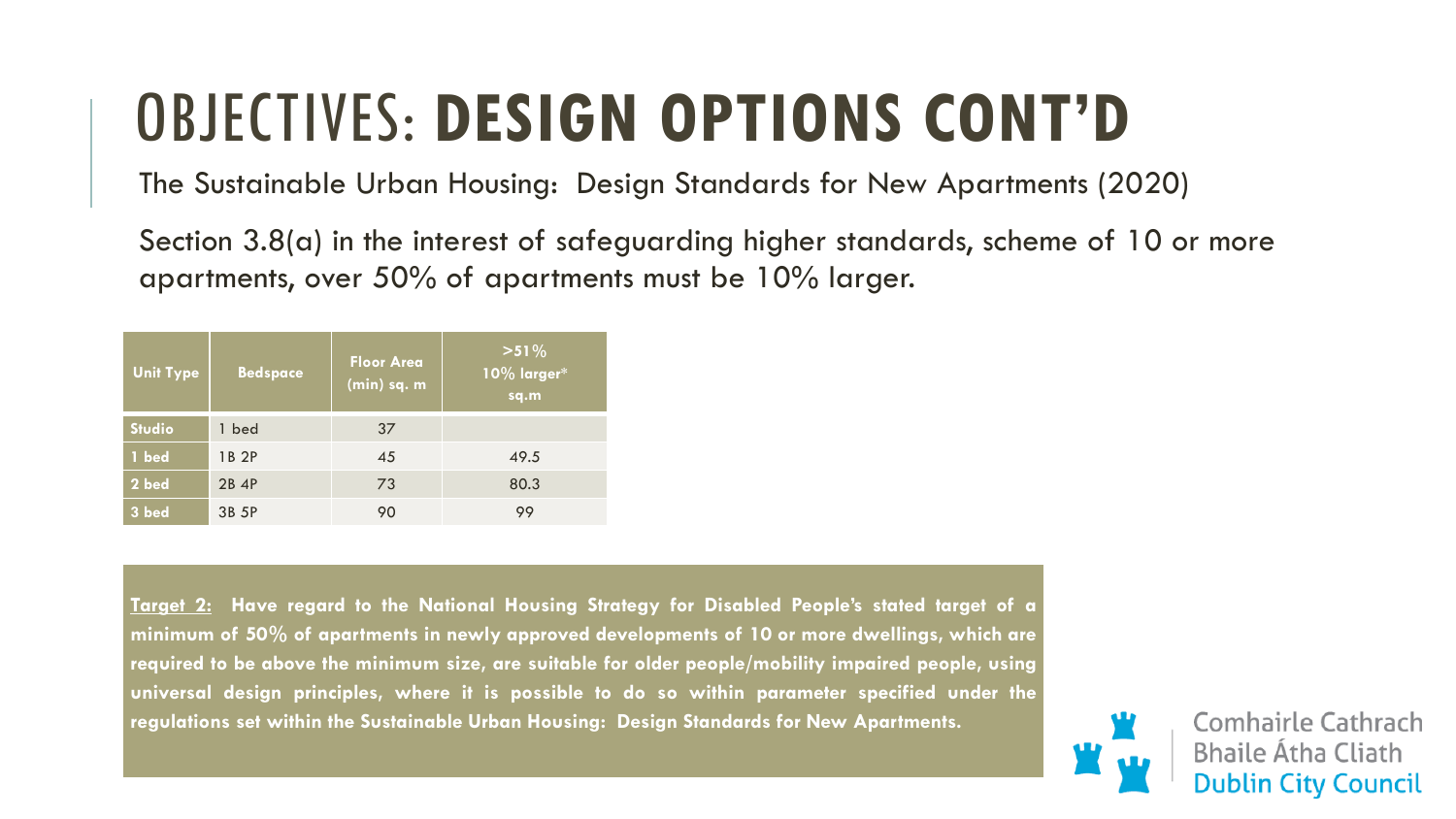## OBJECTIVES: **PROMOTING ADEQUATE SUPPLY AND ADAPTATIONS**

The degree to which we can influence and negotiate on the type of property provided is contingent upon a number of factors including whether or not the property is turnkey or whether or not it is possible for us to engage with parties before the planning process.

**Action 11: Wherever possible, advocate for the provision of universal designed units when engaging with prospective housing projects.**

**Action 12: Work with all housing sections: new developments, regeneration, Part V and Public Private Partnerships to ensure that, where possible, Universal Design housing is at the center of all new housing construction.**